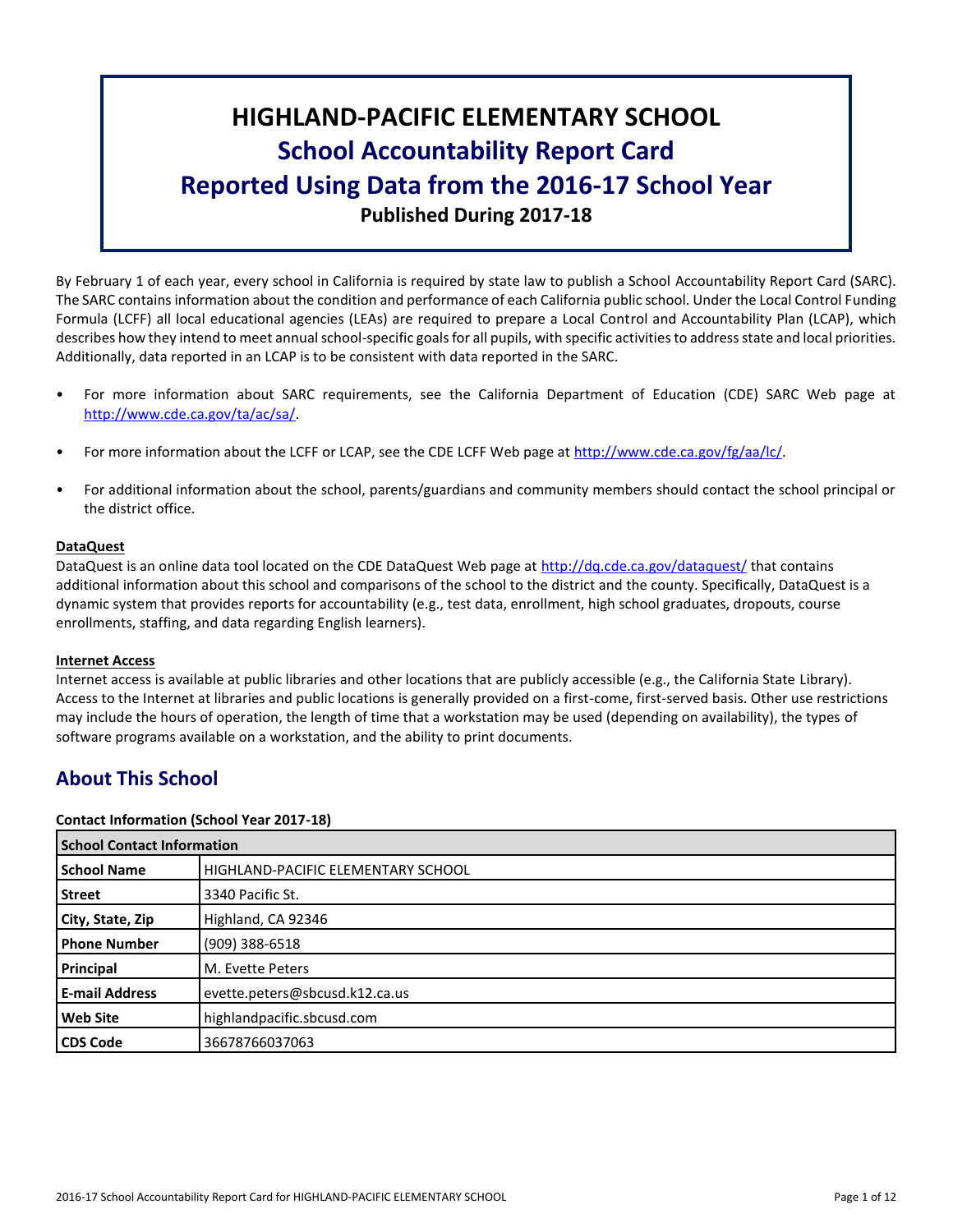| <b>District Contact Information</b> |                                             |  |  |  |
|-------------------------------------|---------------------------------------------|--|--|--|
| <b>District Name</b>                | SAN BERNARDINO CITY UNIFIED SCHOOL DISTRICT |  |  |  |
| l Phone Number                      | (909) 381-1110                              |  |  |  |
| Superintendent                      | Dr. Dale Marsden                            |  |  |  |
| l E-mail Address                    | dale.marsden@sbcusd.k12.ca.us               |  |  |  |
| <b>Web Site</b>                     | www.sbcusd.com                              |  |  |  |

#### **School Description and Mission Statement (School Year 2017-18)**

Highland-Pacific Elementary School has 23 classrooms, a multipurpose room, and an administration office. The campus was built in 1957 and modernized in 2012. The facility strongly supports quality first teaching in the classrooms and language arts support for struggling students through the learning center. Highland-Pacific Elementary School is dedicated to nurturing the academic, social, and cultural potential of each child, making possible the development of socially responsible citizens.

#### **Student Enrollment by Grade Level (School Year 2016-17)**

| Grade<br>Level          | Number of<br><b>Students</b> |
|-------------------------|------------------------------|
| Kindergarten            | 64                           |
| Grade 1                 | 48                           |
| Grade 2                 | 50                           |
| Grade 3                 | 37                           |
| Grade 4                 | 45                           |
| Grade 5                 | 60                           |
| Grade 6                 | 42                           |
| <b>Total Enrollment</b> | 346                          |

#### **Student Enrollment by Group (School Year 2016-17)**

| <b>Student</b><br>Group                    | Percent of<br><b>Total Enrollment</b> |
|--------------------------------------------|---------------------------------------|
| <b>Black or African American</b>           | 15.6                                  |
| American Indian or Alaska Native           | 1.2                                   |
| Asian                                      | 2                                     |
| <b>Filipino</b>                            | 2.3                                   |
| <b>Hispanic or Latino</b>                  | 57.5                                  |
| <b>Native Hawaiian or Pacific Islander</b> | 0.6                                   |
| White                                      | 10.7                                  |
| <b>Two or More Races</b>                   | 2.9                                   |
| Socioeconomically Disadvantaged            | 87                                    |
| <b>English Learners</b>                    | 21.7                                  |
| <b>Students with Disabilities</b>          | 11.3                                  |
| <b>Foster Youth</b>                        | 0.6                                   |

# **A. Conditions of Learning**

#### **State Priority: Basic**

The SARC provides the following information relevant to the State priority: Basic (Priority 1):

- Degree to which teachers are appropriately assigned and fully credentialed in the subject area and for the pupils they are teaching;
- Pupils have access to standards-aligned instructional materials; and
- School facilities are maintained in good repair.

#### **Teacher Credentials**

|                                                                    |         | <b>District</b> |         |         |
|--------------------------------------------------------------------|---------|-----------------|---------|---------|
| <b>Teachers</b>                                                    | 2015-16 | 2016-17         | 2017-18 | 2017-18 |
| With Full Credential                                               | 15      | 14              | 15      | 2,599   |
| Without Full Credential                                            |         |                 |         | 22      |
| Teaching Outside Subject Area of Competence (with full credential) |         |                 |         | 21      |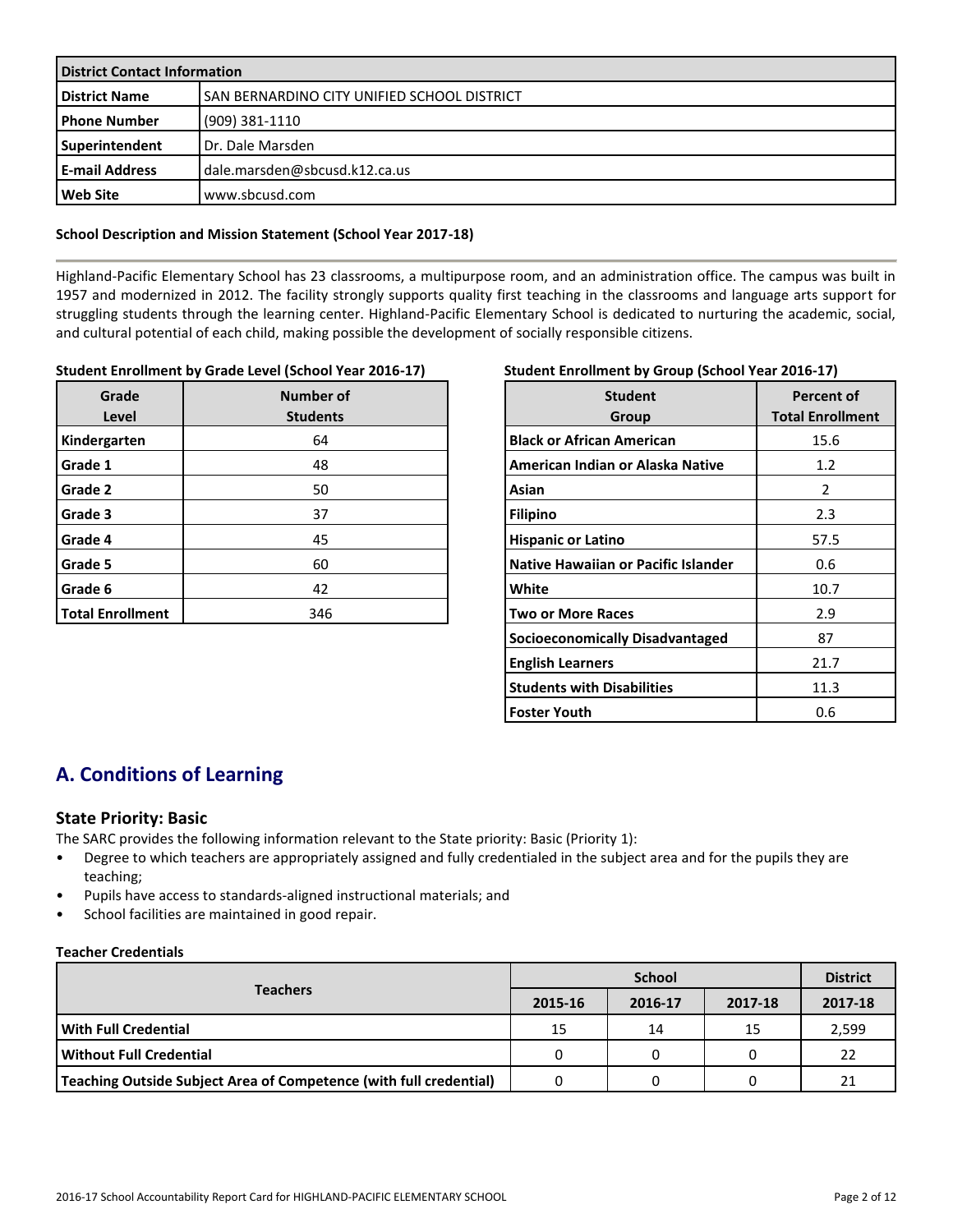#### **Teacher Misassignments and Vacant Teacher Positions**

| Indicator                                             | 2015-16 | 2016-17 | 2017-18 |
|-------------------------------------------------------|---------|---------|---------|
| <b>Misassignments of Teachers of English Learners</b> |         |         |         |
| <b>Total Teacher Misassignments *</b>                 |         |         |         |
| l Vacant Teacher Positions                            |         |         |         |

Note: "Misassignments" refers to the number of positions filled by teachers who lack legal authorization to teach that grade level, subject area, student group, etc.

\* Total Teacher Misassignments includes the number of Misassignments of Teachers of English Learners.

#### **Quality, Currency, Availability of Textbooks and Instructional Materials (School Year 2017-18)**

#### **Year and month in which data were collected:** August 2017

Textbooks adopted by the San Bernardino City Unified School District Board of Education are selected from the State adopted list of materials. These materials are standards-based and are rigorously reviewed by San Bernardino City Unified School District textbook adoption committees to assure that selections will meet the unique needs of all learners, including English language learners, advanced learners, at-risk students and special needs students. Textbooks are usually adopted for an eight-year cycle.

All core curriculum materials are available in English and Spanish. The Board of Education ensures that textbooks are purchased for each student in reading/language arts and mathematics in grades TK-6 to use in class, at home, and after school. For science and history/social studies classroom materials, big books have been purchased for K-2 with a textbook purchased for each student in grades 3-6 to use in class, at home, and after school. English Language Development (ELD) materials are standards-aligned and are purchased for each student who is identified as an English learner. An inventory is completed for each classroom at every school site and is reported to the District Office to ensure that sufficient materials are available for the new school year. This inventory is completed in March/April of each year to prepare for the following school year.

In addition to core curriculum materials, the district has purchased supplementary materials for use in the district's elementary music program. District music specialists primarily use these materials. Participation in the district's music program is voluntary and open to students in grades four through six. Sufficient instructional materials are available for all students electing to participate in this music program.

| <b>Subject</b>                    | Textbooks and Instructional Materials/<br><b>Year of Adoption</b>                      | From<br><b>Most Recent</b><br><b>Adoption?</b> | <b>Percent of Students</b><br><b>Lacking Own</b><br><b>Assigned Copy</b> |
|-----------------------------------|----------------------------------------------------------------------------------------|------------------------------------------------|--------------------------------------------------------------------------|
| <b>Reading/Language Arts</b>      | Grade TK: Houghton Mifflin Harcourt: Big Day (2016)                                    | Yes                                            | 0                                                                        |
|                                   | Grades K-6: McGraw-Hill School Education: Reading<br>Wonders/Lectura Maravillas (2016) |                                                |                                                                          |
| <b>Mathematics</b>                | Grade TK: Houghton Mifflin Harcourt: Big Day (2016)                                    | Yes                                            | 0                                                                        |
|                                   | Grades K-6: Pearson Scott Foresman: enVision Math<br>(2015)                            |                                                |                                                                          |
| <b>Science</b>                    | Grade TK: Houghton Mifflin Harcourt: Big Day (2016)                                    | Yes                                            | 0                                                                        |
|                                   | Grades K-6: Pearson Scott Foresman: California<br>Science (2007)                       |                                                |                                                                          |
| <b>History-Social Science</b>     | Grade TK: Houghton Mifflin Harcourt: Big Day (2016)                                    | Yes                                            | 0                                                                        |
|                                   | Grades K & 6: Houghton Mifflin: Social Science<br>(2006)                               |                                                |                                                                          |
|                                   | Grades 1-5: MacMillan/McGraw-Hill: California Vista<br>(2006)                          |                                                |                                                                          |
| <b>Visual and Performing Arts</b> | McGraw-Hill: Share the Music (1995)                                                    | Yes                                            | 0                                                                        |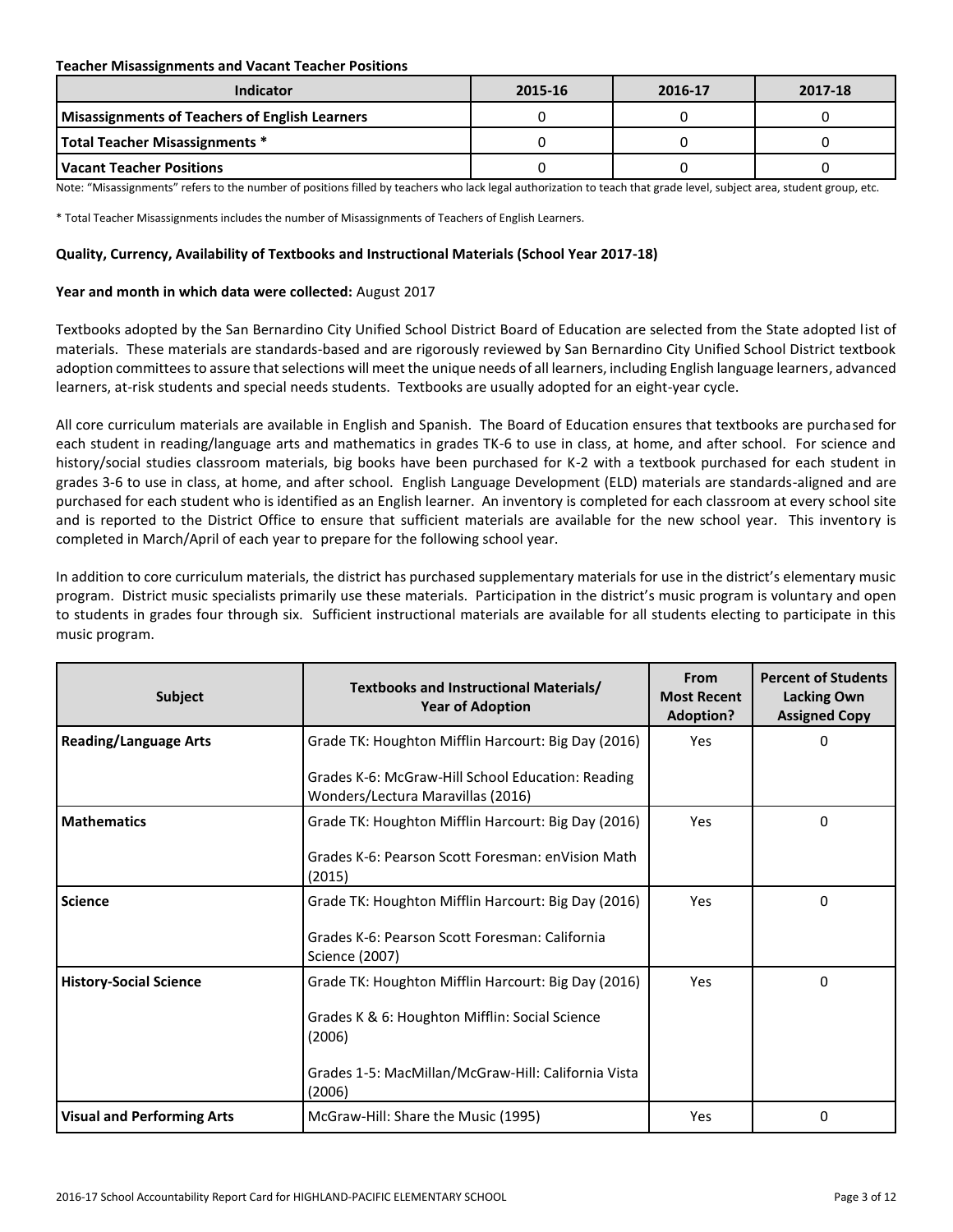#### General

Highland-Pacific Elementary School has 23 classrooms, a multipurpose room, and an administration office. The campus was built in 1957 and modernized in 2012. The facility strongly supports quality first teaching in the classrooms and language arts support for struggling students through the learning center. The district takes great effort to ensure that all schools are clean, safe, and functional. To assist in this effort, the district's Mobile Maintenance Teams use the Facility Inspection Tool (FIT), a survey instrument developed by the State of California Office of Public School Construction (OPSC). Results of this survey are available from the district's Maintenance and Operations Department. The most recent inspection took place on 3/17/2017. Below is more specific infor-mation on the condition of the school and the efforts made to ensure that students are provided with an appropri-ate learning environment.

#### Safety

To ensure student safety before, during and after the school day, rec aides, teachers, and administrators supervise the school grounds including the cafeteria, quad area, and athletic fields. Signs are posted throughout the campus to indicate all visitors must report to and register in the administration office. All staff and visitors wear appropriate identifying badges. Maintenance and Repair Safety concerns are the number one priority of Maintenance and Operations. The District's Mobile Maintenance Teams are proactive and conduct inspections to keep school sites in "good repair" on a continual basis. Also, the district staff at each site reports safety issues as they arise. Maintenance and Operations make necessary repairs to ensure that all schools are clean, safe, and functional. A work order process is used to ensure ef-ficient service and emergency repairs are given the highest priority and work orders are completed in a timely manner.

#### Cleaning Process and Schedule

The district's Maintenance and Operations department works with the site principal or designee to develop cleaning runs for the site custodian(s). The site principal/designee then works with the site custodian(s) to ensure proper implementation of the cleaning runs to maintain a safe and clean school. School Facility Improvements Each year the district uses state and local funds to maintain and improve school sites. Planned improvements for this school for the 2017-18 school year are listed below. Replace PA system

#### School Facility Good Repair Status (Most Recent Year)

Results of this site's most recent survey are included below, and any associated repairs were completed by the end of April 2017.

#### **School Facility Good Repair Status (Most Recent Year)**

Using the **most recently collected** FIT data (or equivalent), provide the following:

- Determination of repair status for systems listed
- Description of any needed maintenance to ensure good repair
- The year and month in which the data were collected
- The overall rating

| <b>School Facility Good Repair Status (Most Recent Year)</b><br>Year and month of the most recent FIT report: 3/17/2017 |                      |      |  |                                                                                                                                                                                                                                                                                                                                                                                                                                                                                                                                                                                                                                                                                  |  |  |
|-------------------------------------------------------------------------------------------------------------------------|----------------------|------|--|----------------------------------------------------------------------------------------------------------------------------------------------------------------------------------------------------------------------------------------------------------------------------------------------------------------------------------------------------------------------------------------------------------------------------------------------------------------------------------------------------------------------------------------------------------------------------------------------------------------------------------------------------------------------------------|--|--|
|                                                                                                                         | <b>Repair Status</b> |      |  | <b>Repair Needed and</b>                                                                                                                                                                                                                                                                                                                                                                                                                                                                                                                                                                                                                                                         |  |  |
| <b>System Inspected</b>                                                                                                 | Good                 | Fair |  | <b>Action Taken or Planned</b>                                                                                                                                                                                                                                                                                                                                                                                                                                                                                                                                                                                                                                                   |  |  |
| Systems: Gas Leaks, Mechanical/HVAC,<br>Sewer                                                                           | X                    |      |  |                                                                                                                                                                                                                                                                                                                                                                                                                                                                                                                                                                                                                                                                                  |  |  |
| <b>Interior: Interior Surfaces</b>                                                                                      |                      | x    |  | B4; Reset ceiling tile by screen(remedied) Relocate<br>clock to wall by door(remedied)B8; Base peeling on<br>East wall(remedied)C1; reset ceiling tile by<br>screen(remedied) Secure raceway on N<br>wall(remedied) Replace fountain outside West by<br>RR. (remedied)C2; Reset Ceiling tile<br>SE(remedied)C4; Replace T111 between classroom<br>and sea train on east side(remedied)D2; Touch up<br>INT jamb(remedied)D3; Secure diffuser door<br>SW(remedied)D7; Reset several ceiling<br>tiles(remedied)F2 - Library; Reset ceiling<br>tile(remedied) G1; Touch up West<br>wall(remedied)G4; Patch/Paint East wall(remedied)<br>Touch up West wall(remedied) Replace damaged |  |  |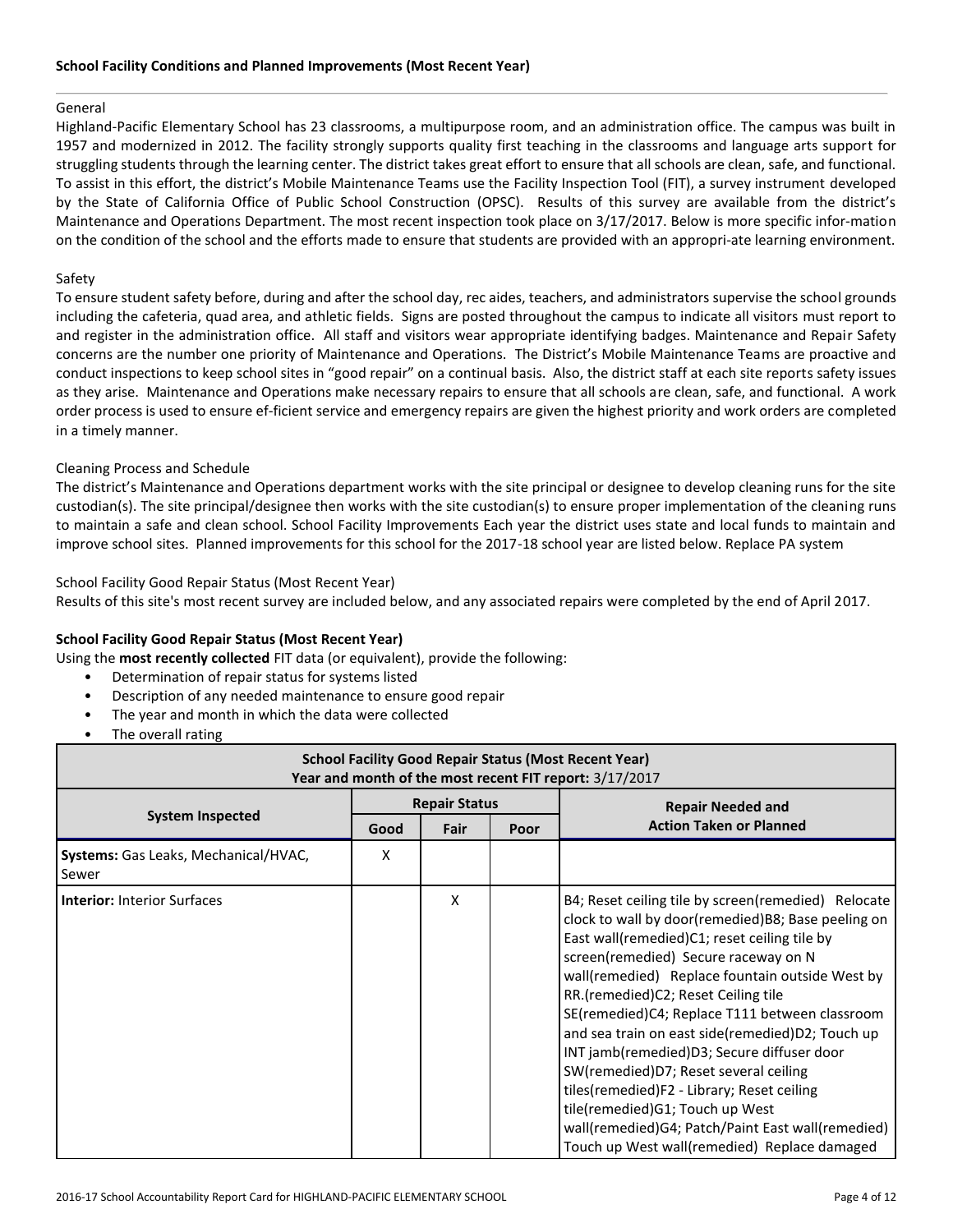| <b>School Facility Good Repair Status (Most Recent Year)</b><br>Year and month of the most recent FIT report: 3/17/2017 |                           |   |  |                                                                                                                                                                                           |  |  |
|-------------------------------------------------------------------------------------------------------------------------|---------------------------|---|--|-------------------------------------------------------------------------------------------------------------------------------------------------------------------------------------------|--|--|
|                                                                                                                         | <b>Repair Status</b>      |   |  | <b>Repair Needed and</b>                                                                                                                                                                  |  |  |
| <b>System Inspected</b>                                                                                                 | Fair<br>Good<br>Poor      |   |  | <b>Action Taken or Planned</b>                                                                                                                                                            |  |  |
|                                                                                                                         |                           |   |  | receptacle on East wall(remedied) Latch on East<br>door sticks(remedied)                                                                                                                  |  |  |
| <b>Cleanliness: Overall Cleanliness, Pest/</b><br>Vermin Infestation                                                    | x                         |   |  |                                                                                                                                                                                           |  |  |
| <b>Electrical: Electrical</b>                                                                                           |                           | x |  | E1; Lamps out-High ceiling(remedied)E2; Lamps<br>out-High ceiling(remedied)F1; Lamps out-High<br>ceiling(remedied)                                                                        |  |  |
| Restrooms/Fountains: Restrooms, Sinks/<br><b>Fountains</b>                                                              |                           | x |  | B3; Faucet leaks at handle assembly(remedied)C1;<br>Replace fountain outside West by<br>RR.(remedied)C4; Faucet leaks at handle<br>assembly(remedied)G2; Replace toilet<br>Seat(remedied) |  |  |
| Safety: Fire Safety, Hazardous Materials                                                                                | X                         |   |  |                                                                                                                                                                                           |  |  |
| Structural: Structural Damage, Roofs                                                                                    | $\boldsymbol{\mathsf{x}}$ |   |  | D2; Emergency window blocked(SITE)(remedied)                                                                                                                                              |  |  |
| External: Playground/School Grounds,<br>Windows/Doors/Gates/Fences                                                      | X                         |   |  |                                                                                                                                                                                           |  |  |

### **Overall Facility Rating (Most Recent Year)**

| Year and month of the most recent FIT report: 3/17/2017 |           |      |      |      |  |  |
|---------------------------------------------------------|-----------|------|------|------|--|--|
| <b>Overall Rating</b>                                   | Exemplary | Good | Fair | Poor |  |  |
|                                                         |           |      |      |      |  |  |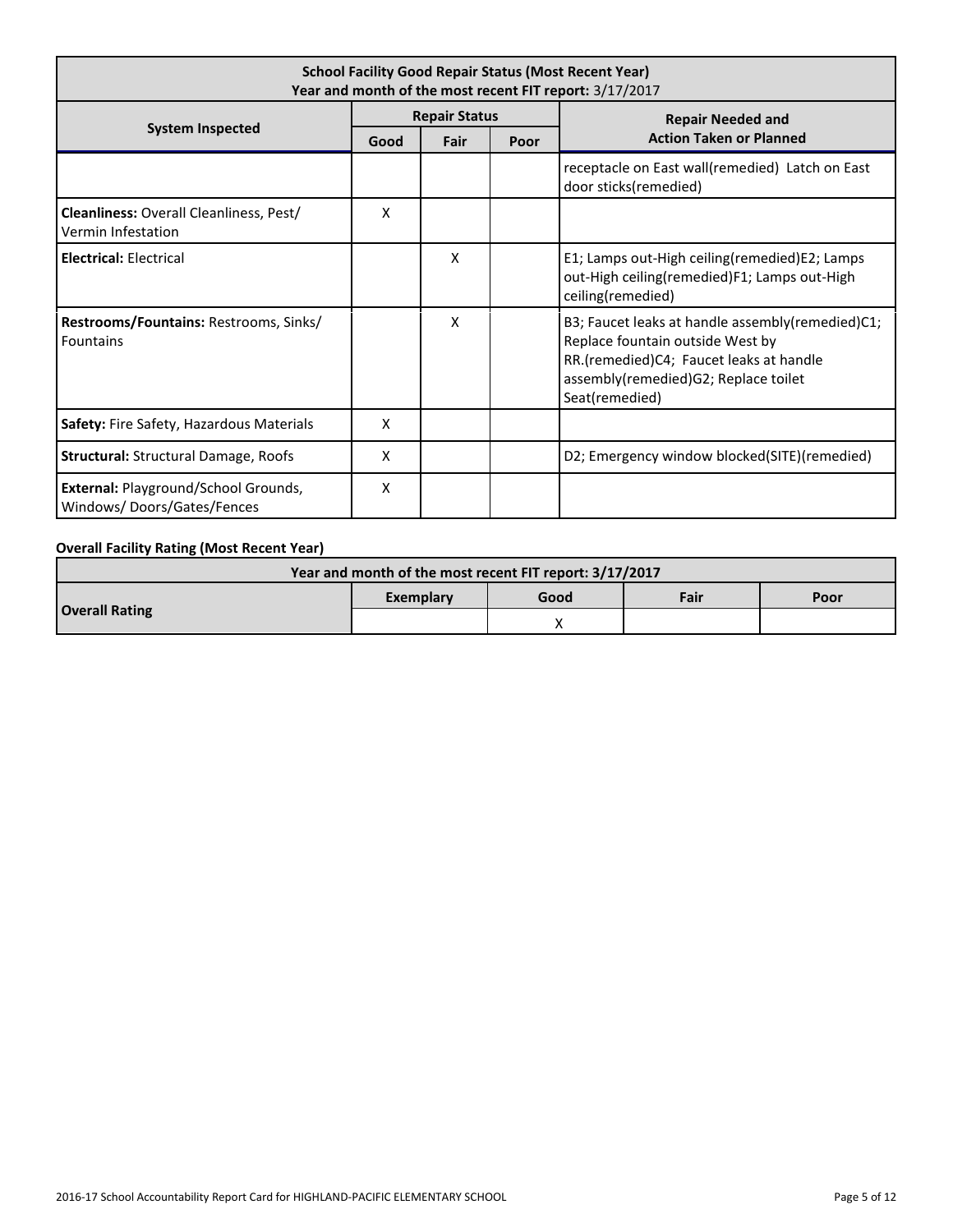# **B. Pupil Outcomes**

### **State Priority: Pupil Achievement**

The SARC provides the following information relevant to the State priority: Pupil Achievement (Priority 4):

- **Statewide assessments** (i.e., California Assessment of Student Performance and Progress [CAASPP] System, which includes the Smarter Balanced Summative Assessments for students in the general education population and the California Alternate Assessments [CAAs] for English language arts/literacy [ELA] and mathematics given in grades three through eight and grade eleven. Only eligible students may participate in the administration of the CAAs. CAAs items are aligned with alternate achievement standards, which are linked with the Common Core State Standards [CCSS] for students with the most significant cognitive disabilities); and
- The percentage of students who have successfully completed courses that satisfy the requirements for entrance to the University of California and the California State University, or career technical education sequences or programs of study.

#### **CAASPP Test Results in English Language Arts/Literacy (ELA) and Mathematics for All Students Grades Three through Eight and Grade Eleven**

|                                                                      | Percent of Students Meeting or Exceeding the State Standards<br>$\left(\text{grades }3 - 8 \text{ and } 11\right)$ |         |                 |         |              |         |  |
|----------------------------------------------------------------------|--------------------------------------------------------------------------------------------------------------------|---------|-----------------|---------|--------------|---------|--|
| <b>Subject</b>                                                       | <b>School</b>                                                                                                      |         | <b>District</b> |         | <b>State</b> |         |  |
|                                                                      | 2015-16                                                                                                            | 2016-17 | 2015-16         | 2016-17 | 2015-16      | 2016-17 |  |
| <b>English Language Arts/Literacy</b><br>$\sqrt{grades}$ 3-8 and 11) | 33                                                                                                                 | 32      | 33              | 35      | 48           | 48      |  |
| <b>Mathematics</b><br>$\sqrt{grades}$ 3-8 and 11)                    | 25                                                                                                                 | 24      | 20              | 22      | 36           | 37      |  |

Note: Percentages are not calculated when the number of students tested is ten or less, either because the number of students in this category is too small for statistical accuracy or to protect student privacy.

### **CAASPP Test Results in ELA by Student Group**

**Grades Three through Eight and Grade Eleven (School Year 2016-17)**

| <b>Student Group</b>                   | <b>Total</b><br><b>Enrollment</b> | <b>Number</b><br><b>Tested</b> | Percent<br><b>Tested</b> | Percent<br><b>Met or Exceeded</b> |
|----------------------------------------|-----------------------------------|--------------------------------|--------------------------|-----------------------------------|
| <b>All Students</b>                    | 196                               | 185                            | 94.39                    | 31.89                             |
| Male                                   | 99                                | 92                             | 92.93                    | 28.26                             |
| Female                                 | 97                                | 93                             | 95.88                    | 35.48                             |
| <b>Black or African American</b>       | 31                                | 31                             | 100                      | 25.81                             |
| American Indian or Alaska Native       | $\hspace{0.05cm} \ldots$          | --                             | --                       | $\hspace{0.05cm} \textbf{--}$     |
| Asian                                  | --                                | --                             | --                       | $\overline{\phantom{a}}$          |
| Filipino                               | $\overline{\phantom{m}}$          | --                             |                          | $\overline{\phantom{m}}$          |
| <b>Hispanic or Latino</b>              | 117                               | 112                            | 95.73                    | 30.36                             |
| Native Hawaiian or Pacific Islander    | $-$                               | --                             | --                       |                                   |
| White                                  | 26                                | 22                             | 84.62                    | 54.55                             |
| <b>Two or More Races</b>               | $\hspace{0.05cm} \ldots$          | --                             | --                       | $\overline{\phantom{m}}$          |
| <b>Socioeconomically Disadvantaged</b> | 172                               | 162                            | 94.19                    | 29.01                             |
| <b>English Learners</b>                | 55                                | 53                             | 96.36                    | 35.85                             |
| <b>Students with Disabilities</b>      | 37                                | 32                             | 86.49                    | 3.13                              |
| <b>Foster Youth</b>                    | $-$                               | --                             | --                       |                                   |

Note: ELA test results include the Smarter Balanced Summative Assessment and the CAA. The "Percent Met or Exceeded" is calculated by taking the total number of students who met or exceeded the standard on the Smarter Balanced Summative Assessment plus the total number of students who met the standard (i.e., achieved Level 3–Alternate) on the CAAs divided by the total number of students who participated in both assessments.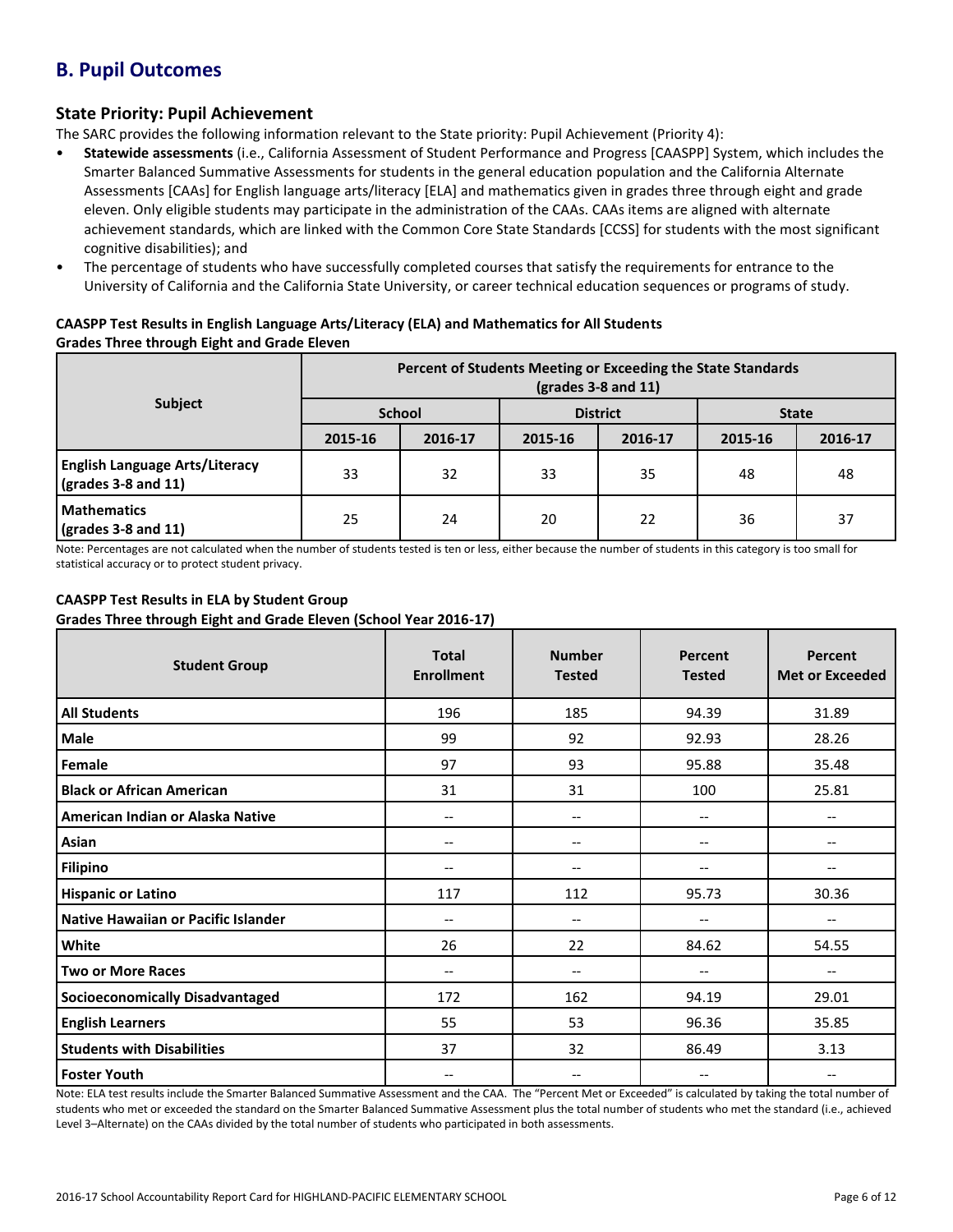Note: Double dashes (--) appear in the table when the number of students is ten or less, either because the number of students in this category is too small for statistical accuracy or to protect student privacy.

Note: The number of students tested includes all students who participated in the test whether they received a score or not; however, the number of students tested is not the number that was used to calculate the achievement level percentages. The achievement level percentages are calculated using only students who received scores.

| <b>Student Group</b>                   | <b>Total</b>      | <b>Number</b>            | Percent       | Percent                |
|----------------------------------------|-------------------|--------------------------|---------------|------------------------|
|                                        | <b>Enrollment</b> | <b>Tested</b>            | <b>Tested</b> | <b>Met or Exceeded</b> |
| <b>All Students</b>                    | 196               | 187                      | 95.41         | 23.53                  |
| Male                                   | 99                | 93                       | 93.94         | 29.03                  |
| Female                                 | 97                | 94                       | 96.91         | 18.09                  |
| <b>Black or African American</b>       | 31                | 30                       | 96.77         | 13.33                  |
| American Indian or Alaska Native       | $-$               | $\overline{\phantom{a}}$ | --            | $-$                    |
| Asian                                  | $-$               | $\overline{\phantom{a}}$ | $-$           | --                     |
| <b>Filipino</b>                        |                   | --                       |               |                        |
| <b>Hispanic or Latino</b>              | 117               | 112                      | 95.73         | 25.89                  |
| Native Hawaiian or Pacific Islander    | --                | --                       |               |                        |
| White                                  | 26                | 24                       | 92.31         | 29.17                  |
| <b>Two or More Races</b>               | $-$               | $\overline{\phantom{a}}$ | --            | $-$                    |
| <b>Socioeconomically Disadvantaged</b> | 172               | 164                      | 95.35         | 20.73                  |
| <b>English Learners</b>                | 55                | 55                       | 100           | 30.91                  |
| <b>Students with Disabilities</b>      | 37                | 31                       | 83.78         | 3.23                   |
| <b>Foster Youth</b>                    | --                | --                       |               |                        |

#### **CAASPP Test Results in Mathematics by Student Group Grades Three through Eight and Grade Eleven (School Year 2016-17)**

Note: Mathematics test results include the Smarter Balanced Summative Assessment and the CAA. The "Percent Met or Exceeded" is calculated by taking the total number of students who met or exceeded the standard on the Smarter Balanced Summative Assessment plus the total number of students who met the standard (i.e., achieved Level 3–Alternate) on the CAAs divided by the total number of students who participated in both assessments.

Note: Double dashes (--) appear in the table when the number of students is ten or less, either because the number of students in this category is too small for statistical accuracy or to protect student privacy.

Note: The number of students tested includes all students who participated in the test whether they received a score or not; however, the number of students tested is not the number that was used to calculate the achievement level percentages. The achievement level percentages are calculated using only students who received scores.

## **CAASPP Test Results in Science for All Students**

#### **Grades Five, Eight, and Ten**

|                               | Percent of Students Scoring at Proficient or Advanced |               |         |                 |              |         |  |  |  |
|-------------------------------|-------------------------------------------------------|---------------|---------|-----------------|--------------|---------|--|--|--|
| <b>Subject</b>                |                                                       | <b>School</b> |         | <b>District</b> | <b>State</b> |         |  |  |  |
|                               | 2014-15                                               | 2015-16       | 2014-15 | 2015-16         | 2014-15      | 2015-16 |  |  |  |
| Science (grades 5, 8, and 10) | 38                                                    | 40            | 41      | 38              | 56           | 54      |  |  |  |

Note: Science test results include California Standards Tests (CSTs), California Modified Assessment (CMA), and California Alternate Performance Assessment (CAPA) in grades five, eight, and ten.

Note: Scores are not shown when the number of students tested is ten or less, either because the number of students in this category is too small for statistical accuracy or to protect student privacy.

Note: The 2016-17 data are not available. The California Department of Education is developing a new science assessment based on the Next Generation Science Standards for California Public Schools (CA NGSS). The new California Science Test (CAST) was piloted in spring 2017. The CST and CMA for Science will no longer be administered.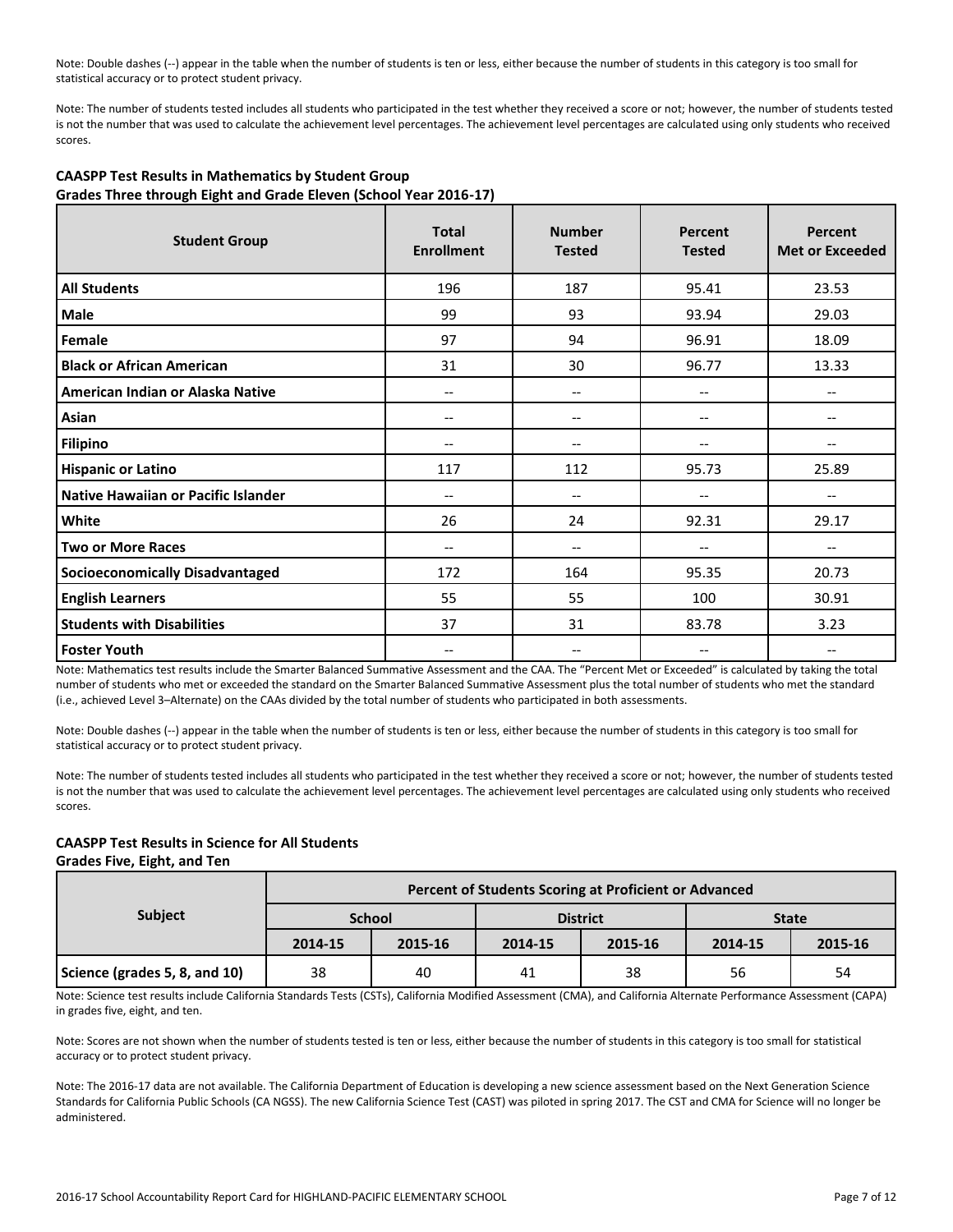## **State Priority: Other Pupil Outcomes**

The SARC provides the following information relevant to the State priority: Other Pupil Outcomes (Priority 8):

Pupil outcomes in the subject areas of physical education.

#### **California Physical Fitness Test Results (School Year 2016-17)**

| Grade | <b>Percent of Students Meeting Fitness Standards</b> |                              |                             |  |  |  |
|-------|------------------------------------------------------|------------------------------|-----------------------------|--|--|--|
| Level | <b>Four of Six Standards</b>                         | <b>Five of Six Standards</b> | <b>Six of Six Standards</b> |  |  |  |
|       | 14.3                                                 | 1 Q                          | 11 1                        |  |  |  |

Note: Percentages are not calculated when the number of students tested is ten or less, either because the number of students in this category is too small for statistical accuracy or to protect student privacy.

# **C. Engagement**

### **State Priority: Parental Involvement**

The SARC provides the following information relevant to the State priority: Parental Involvement (Priority 3):

• Efforts the school district makes to seek parent input in making decisions for the school district and each schoolsite.

#### **Opportunities for Parental Involvement (School Year 2017-18)**

Each school provides multiple options for parents to participate in the educational process. Opportunities vary from site to site but include parent centers, parent education programs, Parent Teacher Association (PTA), School Site Council (SSC), English Learners Advisory Committee (ELAC), Gifted and Talented Education (GATE) Advisory Committee, African American Parent Advisory Council (AAPAC), homework hotlines, auto-callers, parent conferences, family curricular theme nights, parent training and education, classroom and playground volunteers, and leadership opportunities for parents. For more information about these and other opportunities, please contact the school.

At the district level, parents can participate in the District Advisory Committee (DAC), District English Learners Advisory Committee (DELAC), District African American Advisory Council (DAAAC), and a variety of short-term, solution-oriented focus groups and advisory committees. Additionally, a Family Resource Center is available from the hours of 8:00 AM -4:30 PM. Goals of the Family Resource Center include increased home/school communication, increased access to district-level parent and family training opportunities, and increased access to family involvement resources for district schools.

Parent Outreach Contacts:

 Family Resource Center 1525 W. Highland Ave. San Bernardino, California 92411 909-880-4057 Hours: 8:00 AM - 4:30 PM, M-F

- Aldo Ramirez, Family Engagement Director 909-880-4057, aldo.ramirez@sbcusd.k12.ca.us
- Travon Martin, Community Relations Worker II
- 909-891-1018, travon.martin@sbcusd.k12.ca.us
- Emily Valdez, Parent Outreach Worker 909-880-4057, emily.valdez@sbcusd.k12.ca.u
- Talice Ostrinski, Homeless Facilitator 909-880-4057, talice.ostrinski@sbcusd.k12.ca.us
- Vicki Lee, Homeless Liaison

909-880-4057, vicki.lee@sbcusd.k12.ca.us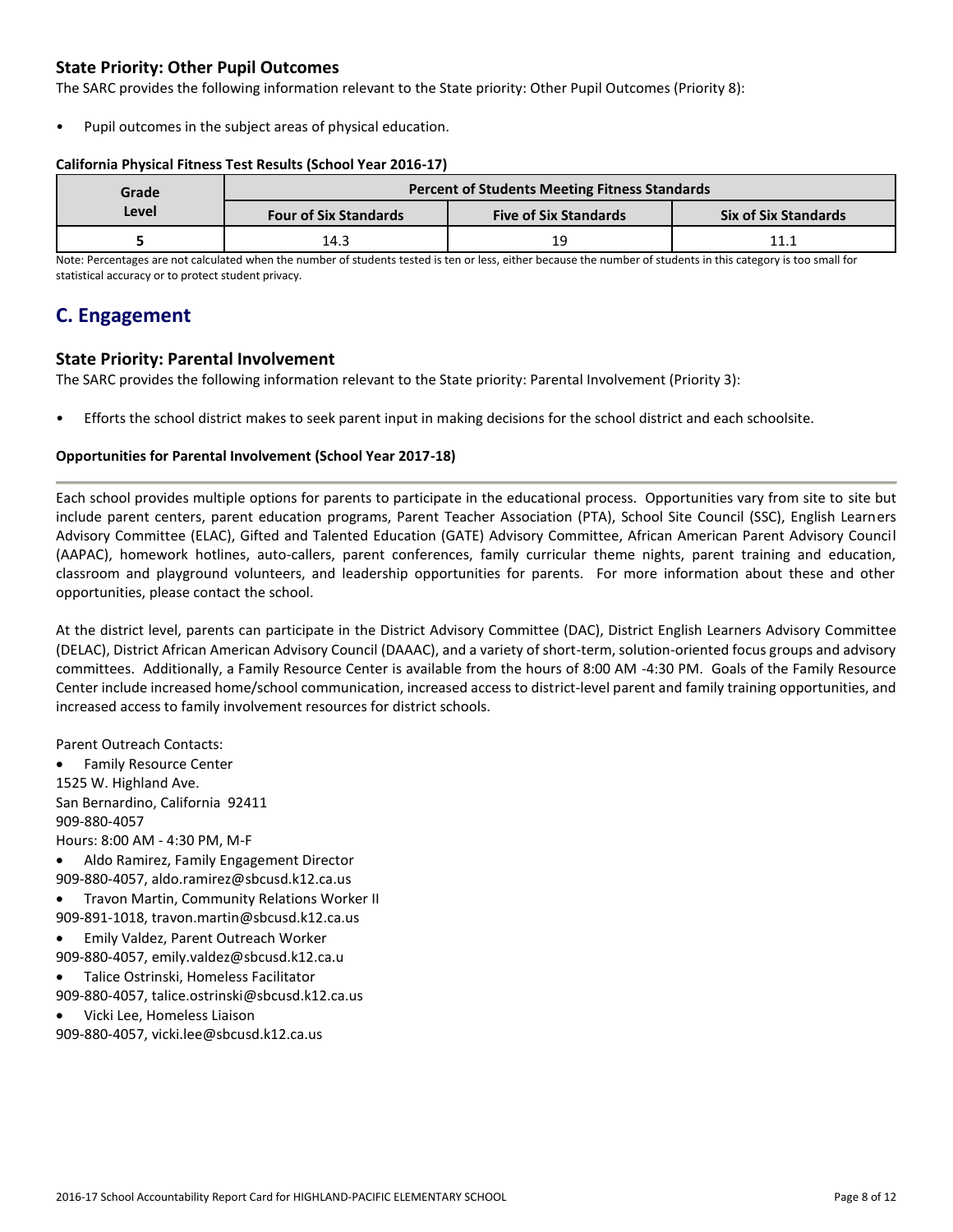# **State Priority: School Climate**

The SARC provides the following information relevant to the State priority: School Climate (Priority 6):

- Pupil suspension rates;
- Pupil expulsion rates; and
- Other local measures on the sense of safety.

#### **Suspensions and Expulsions**

|                    | <b>School</b> |         |         | <b>District</b> |         |         | <b>State</b> |         |         |
|--------------------|---------------|---------|---------|-----------------|---------|---------|--------------|---------|---------|
| Rate               | 2014-15       | 2015-16 | 2016-17 | 2014-15         | 2015-16 | 2016-17 | 2014-15      | 2015-16 | 2016-17 |
| <b>Suspensions</b> | 2.6           | 6.8     | 3.4     | 6.2             | 5.8     | 5.6     | 3.8          | 3.7     | 3.6     |
| <b>Expulsions</b>  | 0.2           | 0.0     | 0.0     | 0.3             | 0.2     | 0.2     | 0.1          | 0.1     | 0.1     |

#### **School Safety Plan (School Year 2017-18)**

Date of Last Review/Update: January 25, 2018 Date Last Reviewed with Faculty: January 29, 2018

Every student and teacher has the right to attend a school free from physical and psychological harm. To help schools achieve these vital goals, the State of California has mandated that each K-12 school develop a comprehensive school safety plan. Reviewed annually, a school's safety plan is the result of a systematic planning process in cooperation with local public safety agencies, community leaders, parents, pupils, teachers, administrators, and other persons interested in the prevention of campus crime and violence. Each school's safety plan addresses the following key areas: preparedness, mitigation and prevention, response and recovery. In close cooperation with the California Schools Risk Management (Joint-Powers Authority), local police and fire departments, the district's Office of Safety and Emergency Management conducts periodic safety inspections of district sites and provides correction reports to site administrators. A follow-up system is in place to ensure timely compliance and correction of discrepancies. School sites also conduct scheduled drills for anticipated emergency situations (such as fires, earthquakes and lockdowns) to prepare students, staff, and other stakeholders how to appropriately respond to those emergencies. The district follows California's mandated Standardized Emergency Management System (SEMS) and the National Incident Management System (NIMS) for emergency management. The Office of Safety and Emergency Management is also tasked with coordinating the response and recovery of emergencies or other disasters affecting the SBCUSD.

# **D. Other SARC Information**

The information in this section is required to be in the SARC but is not included in the state priorities for LCFF.

#### **Federal Intervention Program (School Year 2017-18)**

| <b>Indicator</b>                                           | <b>School</b> | <b>District</b> |
|------------------------------------------------------------|---------------|-----------------|
| <b>Program Improvement Status</b>                          | In PI         | $In$ PI         |
| <b>First Year of Program Improvement</b>                   | 2001-2002     | 2004-2005       |
| Year in Program Improvement*                               | Year 5        | Year 3          |
| Number of Schools Currently in Program Improvement         | N/A           | 61              |
| <b>Percent of Schools Currently in Program Improvement</b> | N/A           | 73.5            |

Note: Cells with N/A values do not require data.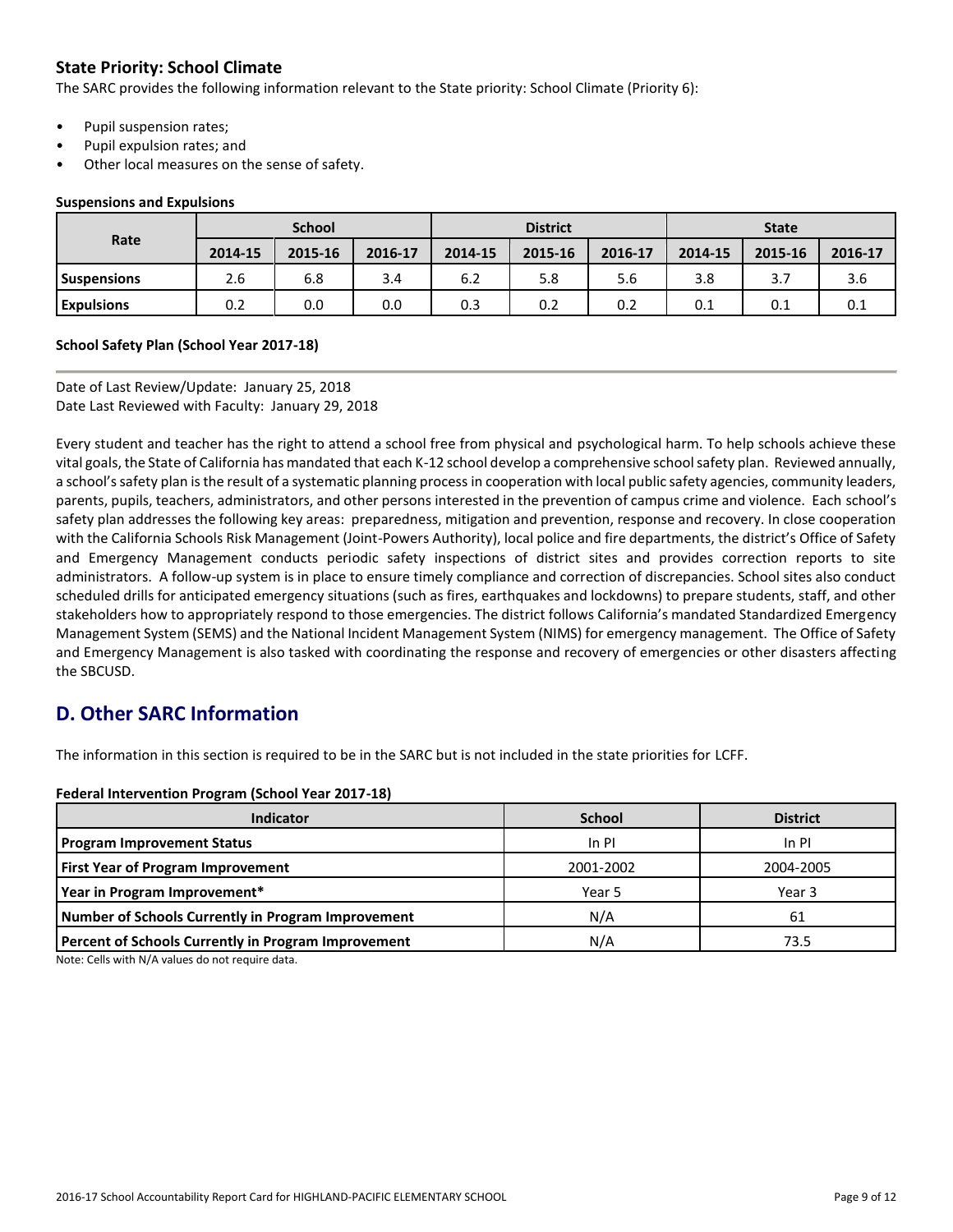#### **Average Class Size and Class Size Distribution (Elementary)**

|                         |                             |                | 2015-16<br>2014-15<br>2016-17 |              |                             |                          |                |       |                             |                          |                |       |
|-------------------------|-----------------------------|----------------|-------------------------------|--------------|-----------------------------|--------------------------|----------------|-------|-----------------------------|--------------------------|----------------|-------|
| Grade                   | Avg.                        |                | <b>Number of Classes</b>      |              | Avg.                        | <b>Number of Classes</b> |                | Avg.  |                             | <b>Number of Classes</b> |                |       |
| Level                   | <b>Class</b><br><b>Size</b> | $1 - 20$       | $21 - 32$                     | $33+$        | <b>Class</b><br><b>Size</b> | $1 - 20$                 | $21 - 32$      | $33+$ | <b>Class</b><br><b>Size</b> | $1 - 20$                 | $21 - 32$      | $33+$ |
| К                       | 25                          | 1              | $\overline{2}$                |              | 20                          | $\overline{2}$           | 1              |       | 21                          | 1                        | $\overline{2}$ |       |
| 1                       | 26                          |                | $\overline{2}$                |              | 25                          |                          | $\overline{2}$ |       | 24                          |                          | $\overline{2}$ |       |
| $\overline{2}$          | 27                          |                | $\overline{2}$                |              | 26                          |                          | $\overline{2}$ |       | 25                          |                          | $\overline{2}$ |       |
| $\overline{\mathbf{3}}$ | 28                          |                | 1                             |              | 21                          |                          | 1              |       | 24                          |                          | 1              |       |
| 4                       | 23                          | $\mathbf{1}$   | $\mathbf{1}$                  | $\mathbf{1}$ | 28                          |                          | $\overline{2}$ |       | 28                          |                          | $\overline{2}$ |       |
| 5                       | 34                          |                |                               | 1            | 20                          | 1                        | $\mathbf{1}$   |       | 31                          |                          | 1              |       |
| 6                       | 18                          | $\overline{2}$ | $\overline{2}$                |              | 22                          | $\mathbf{1}$             | $\overline{2}$ |       | 23                          | $\mathbf{1}$             | $\overline{2}$ |       |
| Other                   |                             |                |                               |              | 11                          | 1                        |                |       | 4                           | 1                        |                |       |

Number of classes indicates how many classes fall into each size category (a range of total students per class).

#### **Academic Counselors and Other Support Staff (School Year 2016-17)**

| <b>Title</b>                                               | <b>Number of FTE</b><br><b>Assigned to School</b> | <b>Average Number of Students per</b><br><b>Academic Counselor</b> |
|------------------------------------------------------------|---------------------------------------------------|--------------------------------------------------------------------|
| <b>Academic Counselor</b>                                  | 1.0                                               | 346                                                                |
| <b>Counselor (Social/Behavioral or Career Development)</b> |                                                   | N/A                                                                |
| Library Media Teacher (Librarian)                          |                                                   | N/A                                                                |
| Library Media Services Staff (Paraprofessional)            | 0.4                                               | N/A                                                                |
| Psychologist                                               | 0.5                                               | N/A                                                                |
| <b>Social Worker</b>                                       |                                                   | N/A                                                                |
| <b>Nurse</b>                                               | 0.3                                               | N/A                                                                |
| <b>Speech/Language/Hearing Specialist</b>                  | 0.5                                               | N/A                                                                |
| <b>Resource Specialist</b>                                 |                                                   | N/A                                                                |
| Other                                                      |                                                   | N/A                                                                |

Note: Cells with N/A values do not require data.

\*One Full Time Equivalent (FTE) equals one staff member working full time; one FTE could also represent two staff members who each work 50 percent of full time.

#### **Expenditures per Pupil and School Site Teacher Salaries (Fiscal Year 2015-16)**

|                                                     |              | Average                            |                               |                                 |
|-----------------------------------------------------|--------------|------------------------------------|-------------------------------|---------------------------------|
| Level                                               | <b>Total</b> | Supplemental/<br><b>Restricted</b> | Basic/<br><b>Unrestricted</b> | <b>Teacher</b><br><b>Salary</b> |
| <b>School Site</b>                                  | \$6,177      | \$293                              | \$5,885                       | \$69,460                        |
| <b>District</b>                                     | N/A          | N/A                                | \$8,466                       | \$78,962                        |
| <b>Percent Difference: School Site and District</b> | N/A          | N/A                                | $-36.0$                       | $-12.8$                         |
| <b>State</b>                                        | N/A          | N/A                                | \$6,574                       | \$79,228                        |
| <b>Percent Difference: School Site and State</b>    | N/A          | N/A                                | $-11.1$                       | $-13.1$                         |

Note: Cells with N/A values do not require data.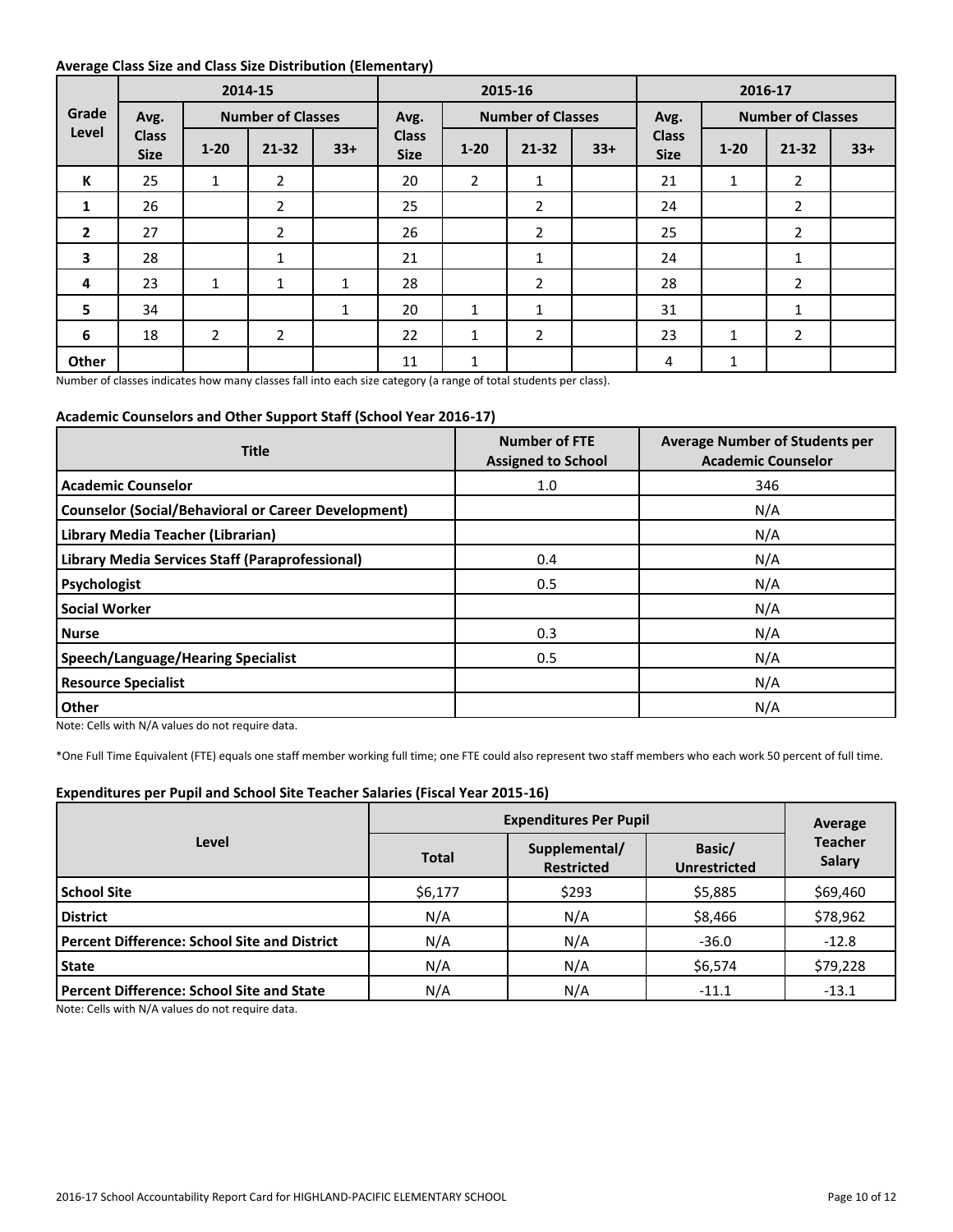#### **Types of Services Funded (Fiscal Year 2016-17)**

The common goal of all categorically funded programs in the San Bernardino City Unified School District (SBCUSD) is to ensure that all students--including English learners, educationally disadvantaged pupils, African American, Hispanic English only, gifted and talented pupils, and pupils with exceptional needs--attain mastery of state and local standards.

The educational program at each site is based on an improvement planning process that includes such members of the school community as the principal, teachers, support staff, parents, and students (at the secondary level). These stakeholders form an organizational unit called the School Site Council (SSC). The SSC develops and annually revises a plan called the Single Plan for Student Achievement (SPSA). The SPSA, based on self-study and collaboration, ensures that all of the resources available to the school are coordinated and focused on providing a high-quality educational program in which all students can achieve success.

Some students have difficulty mastering academic state and local content standards. They may be at risk of not meeting graduation requirements. For these students, categorical program funds are provided. Categorical funds are supplemental educational dollars used for supports that augment the core instructional program and increase the academic success of these students. Categorical funds provide items such as additional personnel time, staff development opportunities, supplemental student materials, and other specialized services, equipment, and supplies.

Categorical programs commonly found at SBCUSD sites are:

- Every Student Succeeds Act (ESSA) Title I, Part A
- Local Control Funding Formula (LCFF)

Additionally, categorical programs have been established at the district level to provide important services and instructional support that help increase student success. Categorical funds in this category support District efforts in the areas of:

- Vocational Education Basic Grant Award (Voc Ed) Carl D. Perkins Career and Technical Education Improvement Act of 2006
- ESSA Title II, Part A Supporting Effective Instruction
- ESSA Title III, Part A Language Instruction for English Learners (EL) and Language Instruction for Immigrant Students

#### Program Improvement

Beginning in the 2017–18 School Year (SY), LEAs and schools will no longer be identified for Program Improvement (PI) or be required to implement specific PI-related activities. In addition, LEAs will not be required to set aside any PI reservations for the 2017–18 SY. LEAs and schools previously identified for PI are encouraged to use evidence-based interventions, which may include alternative supports that are designed to improve the academic achievement of socioeconomically disadvantaged students.

#### Alternative Supports

For the 2017–18 SY, LEAs will not be required to set aside a reasonable amount of Title I, Part A funds for alternative supports. LEAs are encouraged to use evidence-based interventions that are reasonable, necessary, and consistent with Title I, Part A of the ESSA.

#### **Teacher and Administrative Salaries (Fiscal Year 2015-16)**

| Category                                      | <b>District Amount</b> | <b>State Average for Districts In Same Category</b> |
|-----------------------------------------------|------------------------|-----------------------------------------------------|
| <b>Beginning Teacher Salary</b>               | \$49,150               | \$47,808                                            |
| <b>Mid-Range Teacher Salary</b>               | \$76,169               | \$73,555                                            |
| <b>Highest Teacher Salary</b>                 | \$94,173               | \$95,850                                            |
| <b>Average Principal Salary (Elementary)</b>  | \$120,897              | \$120,448                                           |
| <b>Average Principal Salary (Middle)</b>      | \$130,625              | \$125,592                                           |
| <b>Average Principal Salary (High)</b>        | \$144,855              | \$138,175                                           |
| <b>Superintendent Salary</b>                  | \$294,302              | \$264,457                                           |
| <b>Percent of Budget for Teacher Salaries</b> | 34%                    | 35%                                                 |
| Percent of Budget for Administrative Salaries | 4%                     | 5%                                                  |

For detailed information on salaries, see the CDE Certificated Salaries & Benefits Web page a[t http://www.cde.ca.gov/ds/fd/cs/.](http://www.cde.ca.gov/ds/fd/cs/)